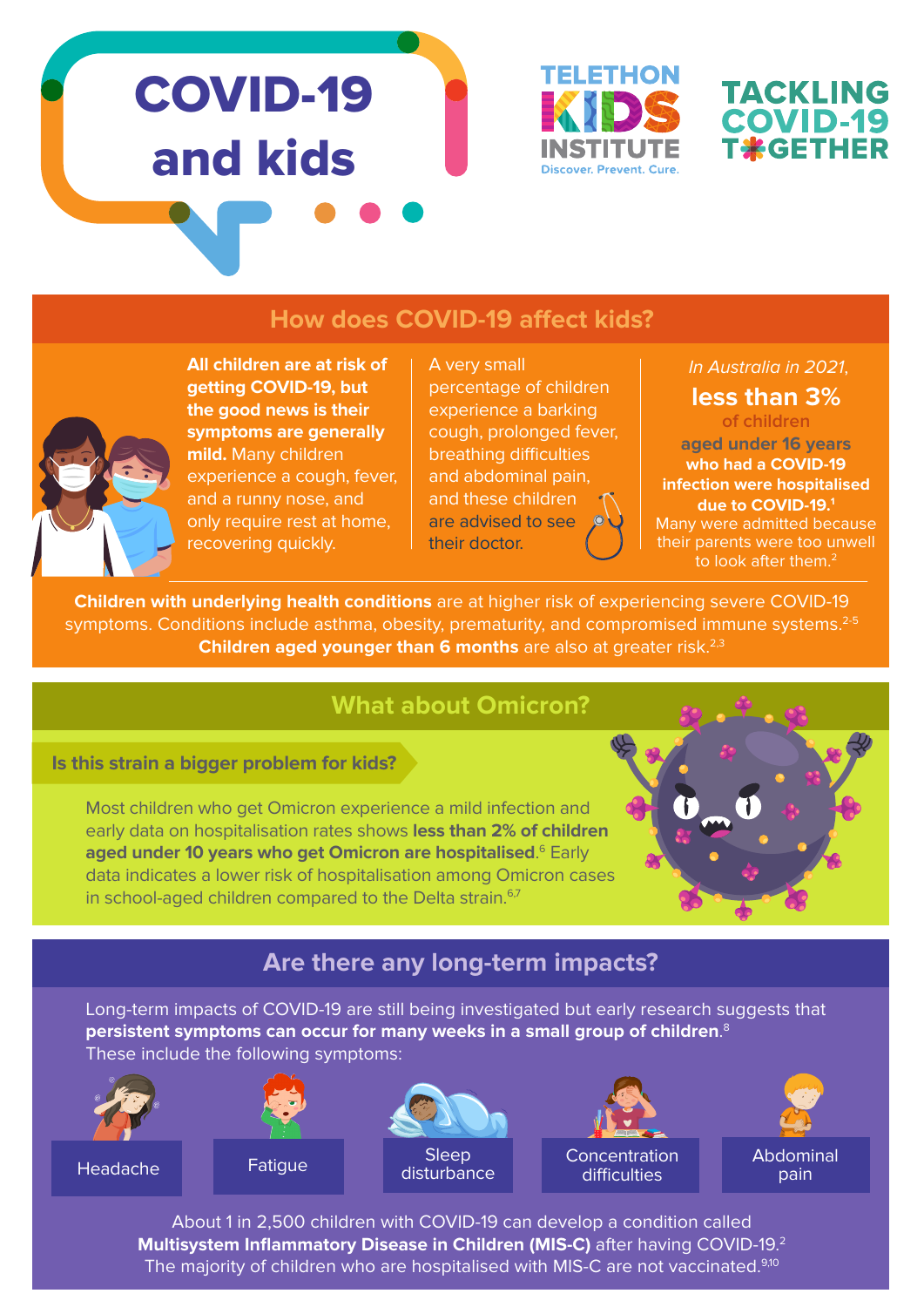



# **TACKLING COVID-19 T\*GETHER**

### **How can COVID-19 be prevented?**

COVID-19 is spread by breathing in air or small droplets exhaled by an infected person, or touching your eyes, nose or mouth with hands that have COVID-19 germs on them. **It's important to teach children ways how to reduce the risk of contracting COVID-19, such as:**





Physical distancing

Frequent hand washing with soap, or using hand sanitiser



Wearing wellfitted masks over mouth and nose [\(Link to mask fact sheet\)](https://www.telethonkids.org.au/globalassets/media/images/pagessections/topic-pages/covid-19/resources/covid-fact-sheet-masks2.pdf)



coughs and **Staying** home when unwell



Covering

sneezes



COVID-19 vaccination

# **If my child gets COVID-19, how do I care for them?**

If your child becomes unwell with COVID-19, you can provide pain relief such as **paracetamol,** especially in the case of fever, ensure they **drink plenty of fluids** and encourage them to **rest** until they have recovered.<sup>11</sup>

**If symptoms gets worse** (e.g., fever for 5+ days, breathing difficulties, abdominal pain, drinking less, sleepy, irritable), **seek medical attention**.

You should also try and minimise the spread of COVID-19 in your home by **washing hands regularly** and wiping down commonly touched surfaces, such as benches, taps and door handles with a disinfectant or soap and water. **Thoroughly wash any common household items used by the person with COVID-19**, such as cups, eating utensils, bedding, and towels, and consider using separate bathroom facilities if available.<sup>11</sup>





**For more information on COVID-19 in kids visit tacklingcovid19.org.au**